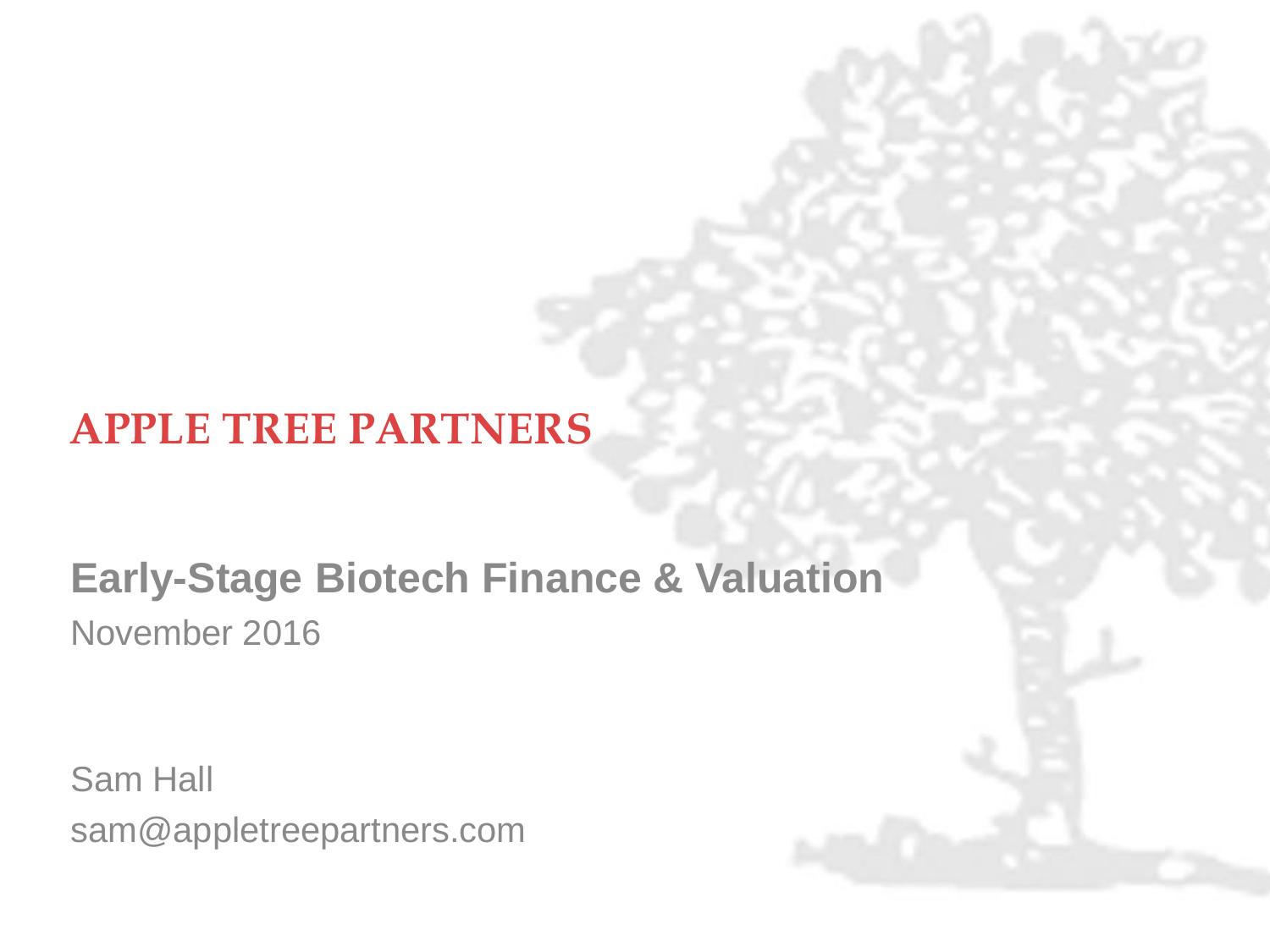- Sam Hall, Principal at Apple Tree Partners
	- Co-lead Early-Stage Therapeutics practice at Apple Tree; focus is on de-novo company formation
	- Strange mix of prior experience across both basic science and finance
	- **Immunologist at University of Cambridge**
	- Private equity investor at Symphony Capital
	- Began career as investment banker at Citigroup / Salomon Smith Barney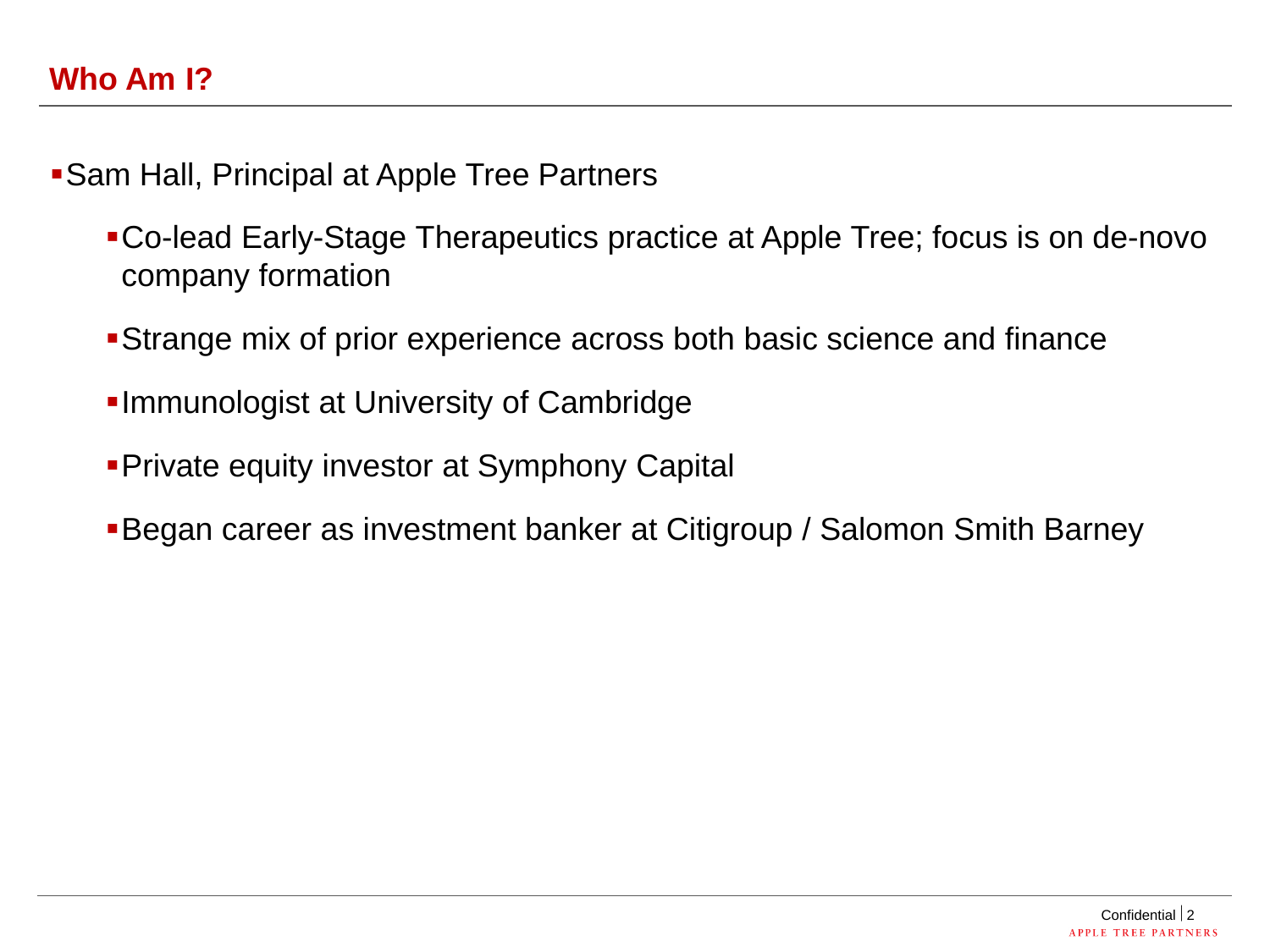- **-How do early-stage biotech companies create value?**
- **How can we measure it?**
- Why do valuation and understanding it matter to the founder / entrepreneur?
- **A** sketch of how outside equity investment works
- Some thoughts on selection of funding sources
- Discussion / Q&A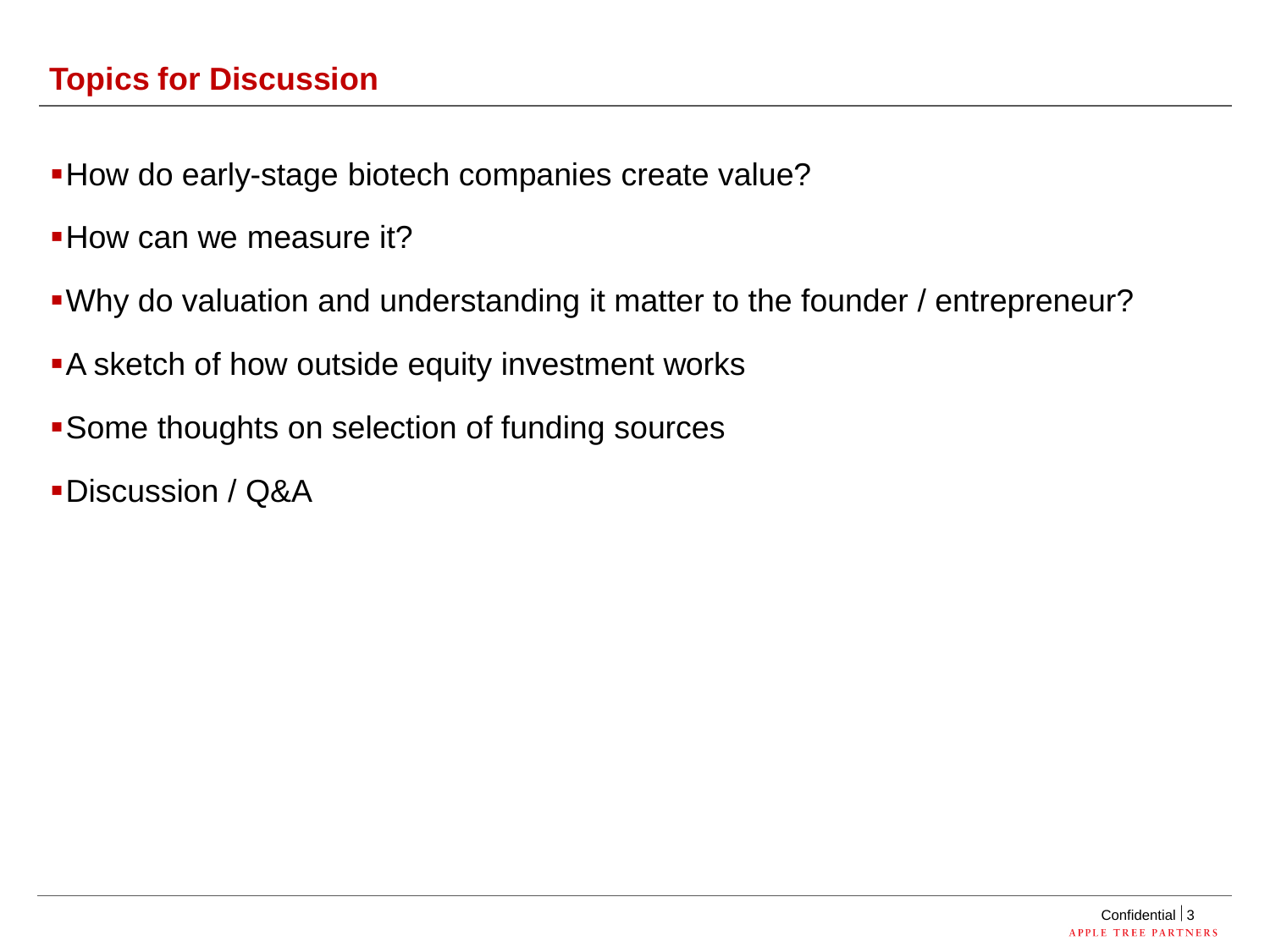#### **Value and the Biotech Business Model**

Value is driven by asking and answering scientific / clinical questions that reduce the risk you never reach the end of the rainbow….

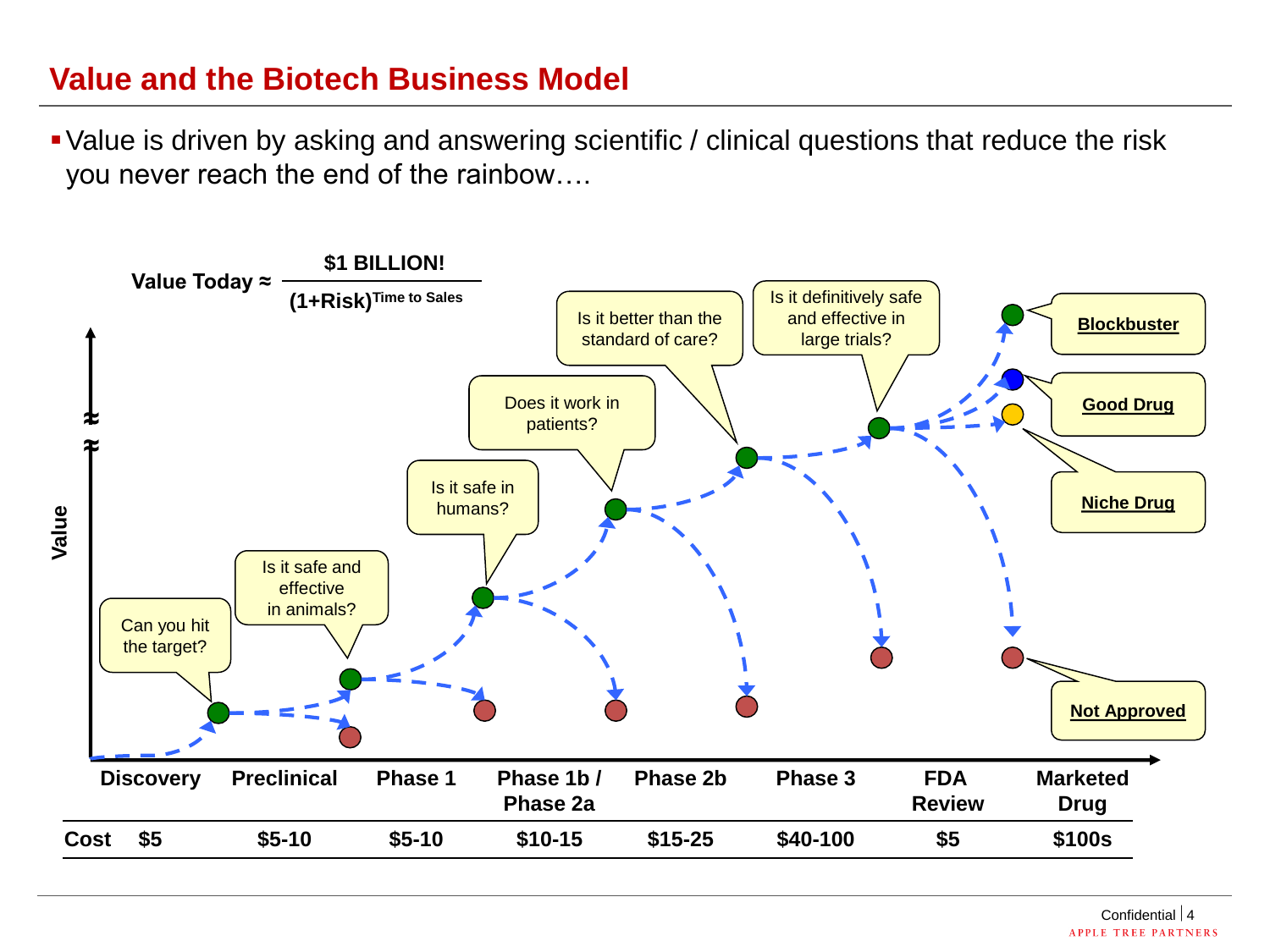#### **Why Does Valuation Matter to an Entrepreneur?**

Hypothetical founder's ownership, based on historical median valuations and round sizes

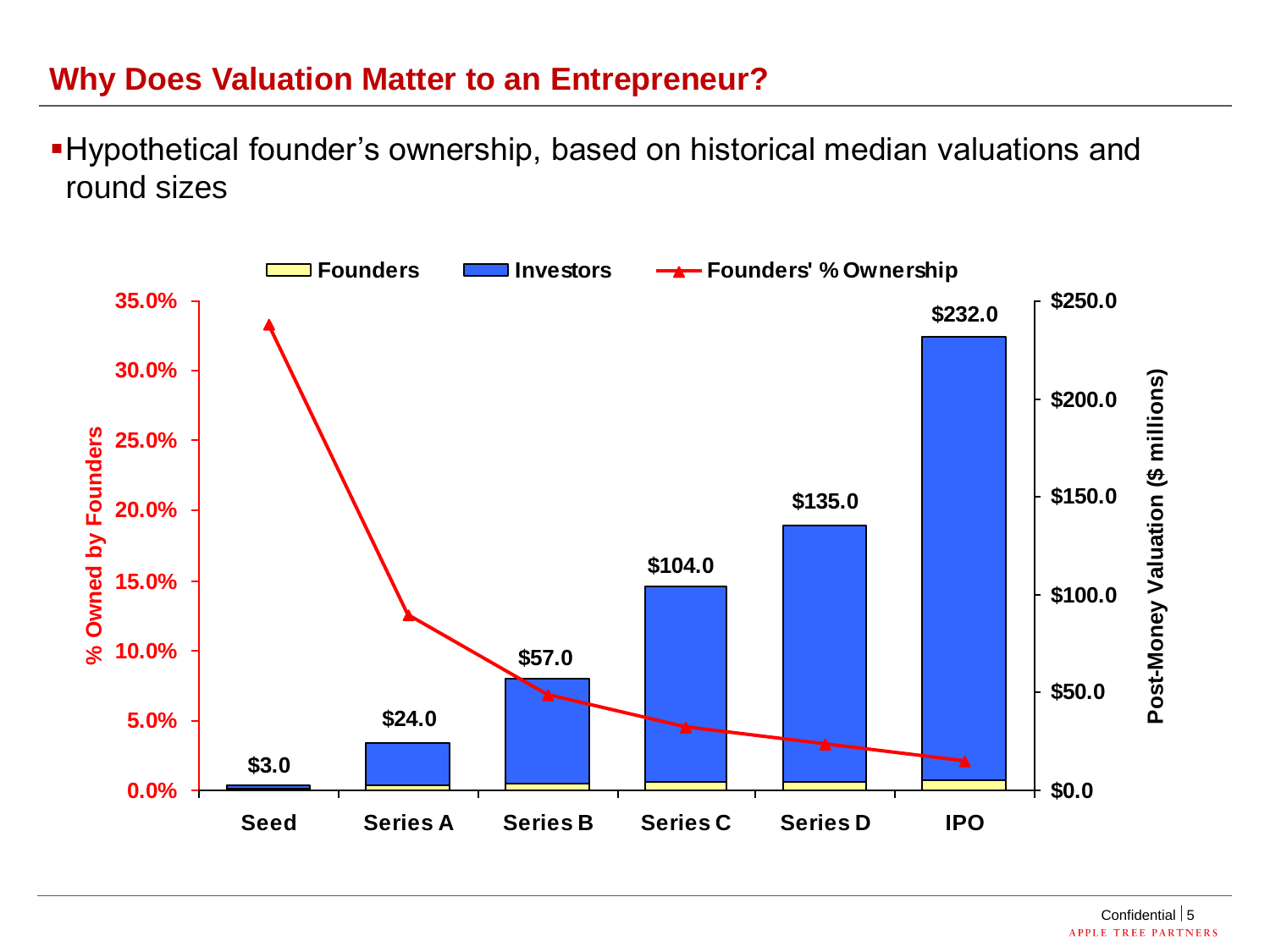#### **Valuation Involves Very Little Magic…**

- Pure and simple arithmetic, with a dash of judgment / artistry
- Three fundamental approaches, with many variations:
	- Discounted Cash Flow Analysis Intrinsic value of a project / company
	- Comparable Company Analysis How much similar companies are worth in the efficient public market
	- Precedent Transactions How much others paid for similar assets
- Valuation can say [almost] whatever you want; it is a tool of argument / negotiation
	- Gaining fluency with valuation will help you achieve objectives in capital raising, partnering transactions and potential M&A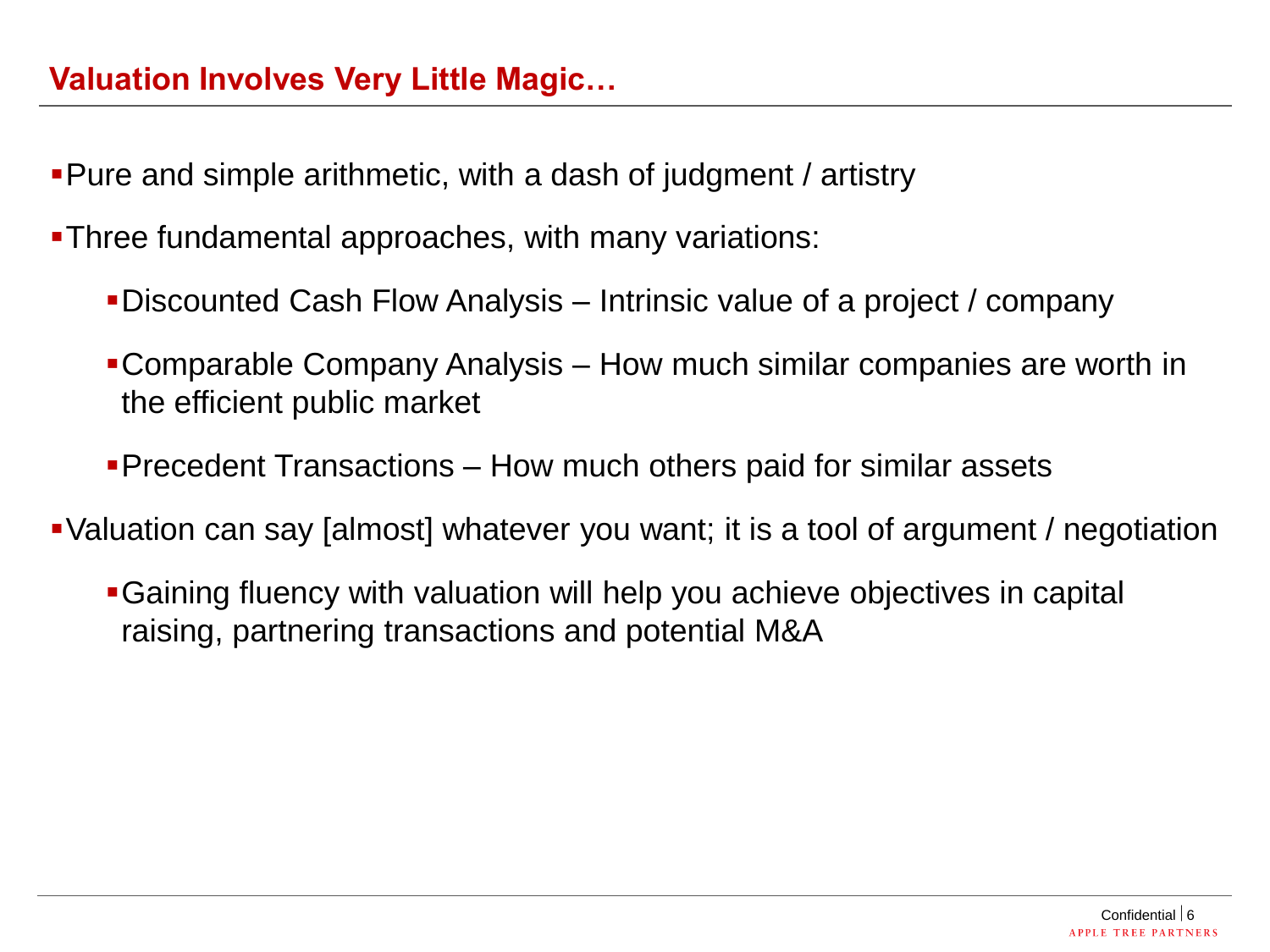## **What is a Biotech Project Worth?**

Theoretical biotech project: \$1.5 billion in peak sales potential, but very early today

| <b>Key Forecast Assumptions</b> |         |  |  |  |  |  |  |  |
|---------------------------------|---------|--|--|--|--|--|--|--|
| <b>Product Assumptions</b>      |         |  |  |  |  |  |  |  |
| Year of Launch                  | 2023    |  |  |  |  |  |  |  |
| Year of Patent Expiry           | 2036    |  |  |  |  |  |  |  |
| Year of Peak Sales              | 2027    |  |  |  |  |  |  |  |
| <b>First Year Sales</b>         | \$250   |  |  |  |  |  |  |  |
| Peak Sales                      | \$1,500 |  |  |  |  |  |  |  |
| Revenue CAGR to Peak Sales      | 56.5%   |  |  |  |  |  |  |  |
| Annual R&D Expense              | \$10.0  |  |  |  |  |  |  |  |
| Base SG&A                       | \$3.0   |  |  |  |  |  |  |  |
| COGS / Revenues                 | 10.0%   |  |  |  |  |  |  |  |
| SG&A / Revenues                 | 25.0%   |  |  |  |  |  |  |  |
| Tax Rate                        | 37.0%   |  |  |  |  |  |  |  |

- Models do not need to be complicated—the simpler, the better
- Very simple assumptions get close to approximating the revenue and profit potential of a project
- Sensitivity analysis can help to identify which assumptions are most important

|                         |                          |                          |          |               |                          |               |                          | <b>15-Year Product Forecast</b> |                          |         |         |           |           |               |               |
|-------------------------|--------------------------|--------------------------|----------|---------------|--------------------------|---------------|--------------------------|---------------------------------|--------------------------|---------|---------|-----------|-----------|---------------|---------------|
|                         |                          |                          |          |               |                          |               |                          |                                 | Year Ending December 31, |         |         |           |           |               |               |
| (\$ in millions)        | 2016                     | 2017                     | 2018     | 2019          | 2020                     | 2021          | 2022                     | 2023                            | 2024                     | 2025    | 2026    | 2027      | 2028      | 2029          | 2030          |
| <b>Product Revenues</b> | $- -$                    | $- -$                    | $- -$    | $-1$          | $- -$                    | $\sim$ $\sim$ | $\sim$ $\sim$            | \$250.0                         | \$391.3                  | \$612.4 | \$958.4 | \$1,500.0 | \$1,500.0 | \$1,500.0     | \$1,500.0     |
| Cost of Goods Sold      | $\sim$ $\sim$            | $\sim$ $\sim$            | $- -$    | $\sim$ $\sim$ | $\sim$ $\sim$            | $\sim$ $-$    | $\overline{\phantom{a}}$ | 25.0                            | 39.1                     | 61.2    | 95.8    | 150.0     | 150.0     | 150.0         | 150.0         |
| <b>Gross Profit</b>     | $\overline{\phantom{m}}$ | $\overline{\phantom{a}}$ | $- -$    | $- -$         | $\overline{\phantom{a}}$ | $- -$         | $\overline{\phantom{a}}$ | \$225.0                         | \$352.1                  | \$551.1 | \$862.6 | \$1,350.0 | \$1,350.0 | \$1,350.0     | \$1,350.0     |
| R&D Expense             | \$10.0                   | \$10.0                   | \$10.0   | \$10.0        | \$10.0                   | \$10.0        | \$10.0                   | $\sim$ $\sim$                   | --                       | $- -$   | $- -$   | $- -$     | $- -$     | $\sim$ $\sim$ | $\sim$ $\sim$ |
| SG&A Expense            | \$3.0                    | \$3.0                    | \$3.0    | \$3.0         | \$3.0                    | \$3.0         | \$3.0                    | \$65.5                          | \$100.8                  | \$156.1 | \$242.6 | \$378.0   | \$378.0   | \$378.0       | \$378.0       |
| <b>Operating Income</b> | (\$13.0)                 | (\$13.0)                 | (\$13.0) | (\$13.0)      | (\$13.0)                 | (\$13.0)      | (\$13.0)                 | \$159.5                         | \$251.3                  | \$395.0 | \$620.0 | \$972.0   | \$972.0   | \$972.0       | \$972.0       |
| Tax Expense             | $- -$                    | $\sim$ $-$               | $- -$    | $\sim$ $\sim$ | $\sim$ $\sim$            | $\sim$ $-$    | $\sim$ $-$               | \$59.0                          | \$93.0                   | \$146.2 | \$229.4 | \$359.6   | \$359.6   | \$359.6       | \$359.6       |
| <b>Total Cash Flow</b>  | (\$13.0)                 | (\$13.0)                 | (\$13.0) | (\$13.0)      | (\$13.0)                 | (\$13.0)      | (\$13.0)                 | \$100.5                         | \$158.3                  | \$248.9 | \$390.6 | \$612.4   | \$612.4   | \$612.4       | \$612.4       |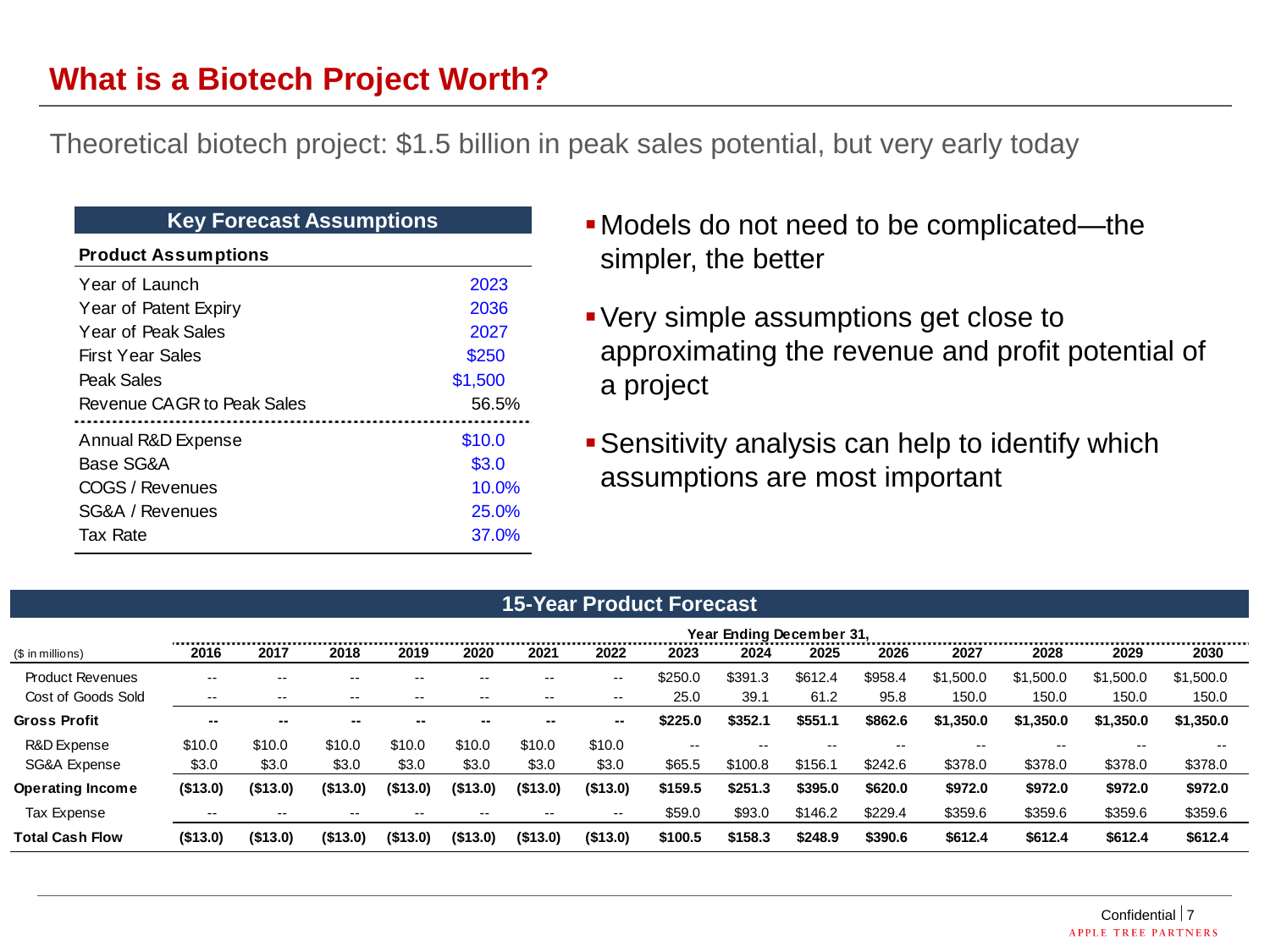#### **Core Concept: Time Value of Money**

I lost my wallet and convinced you to lend me \$100. Which repayment plan sounds better?



*\$1.00 now is worth \$1.00*

*\$1.00 later is worth LESS than \$1.00 because there is RISK*

*For a biotech project, profits usually are in the distant future and getting there is fraught with risk: \$1,500M in 2030 is NOT worth \$1,500M today*

*How much less??*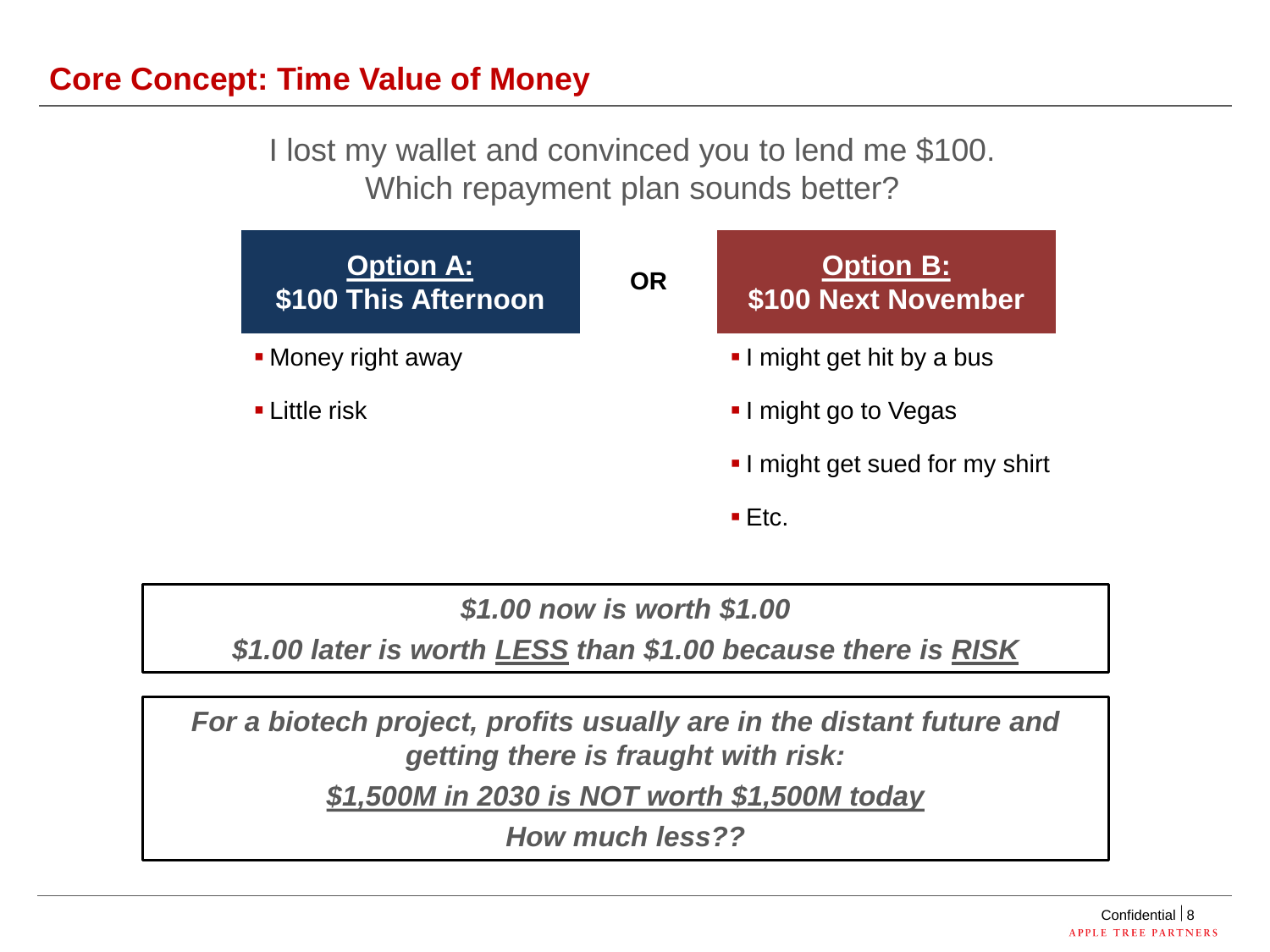## **Discounted Cash Flow Analysis & Net Present Value**



- Future cash flows need to be "discounted" to reflect their uncertain nature and convert them into 2016 dollars
- But what should be the "discount rate" that reflects this risk?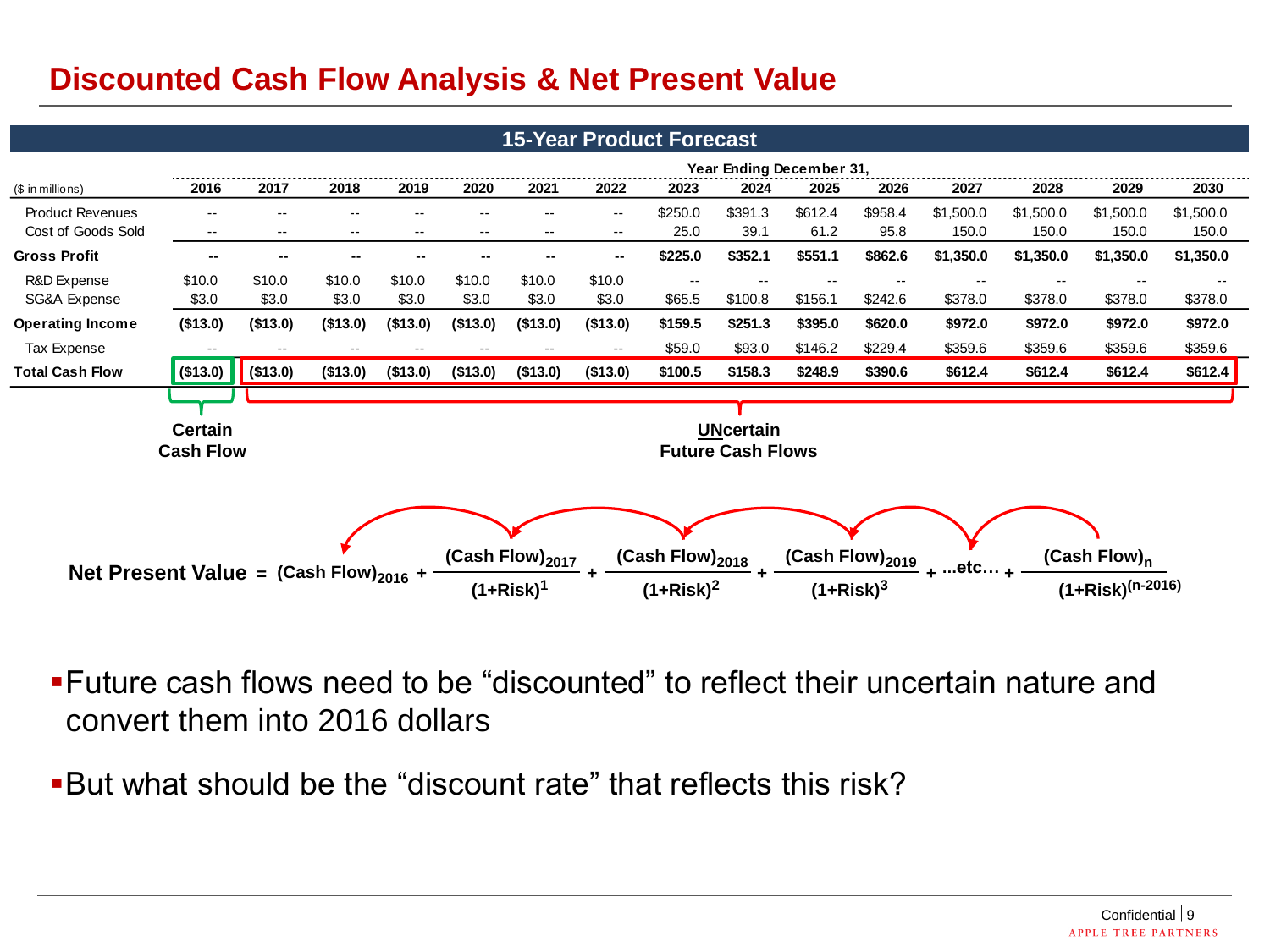## **Accounting for Risk in DCF Analysis**

• In finance, discount rates are calculated as the "risk-free rate" (US Treasury), PLUS a premium to reflect the inherent risk in a business that is not the federal government

Discount Rate = (Federal Funds Rate + Biotech Risk Premium)

Typical discount rates of 15-20% for development-stage biotech; 8-12% for profitable biotech



*Discount rates are a KEY LEVER influencing DCF valuation but nobody can tell you for certain what the discount rate should be…*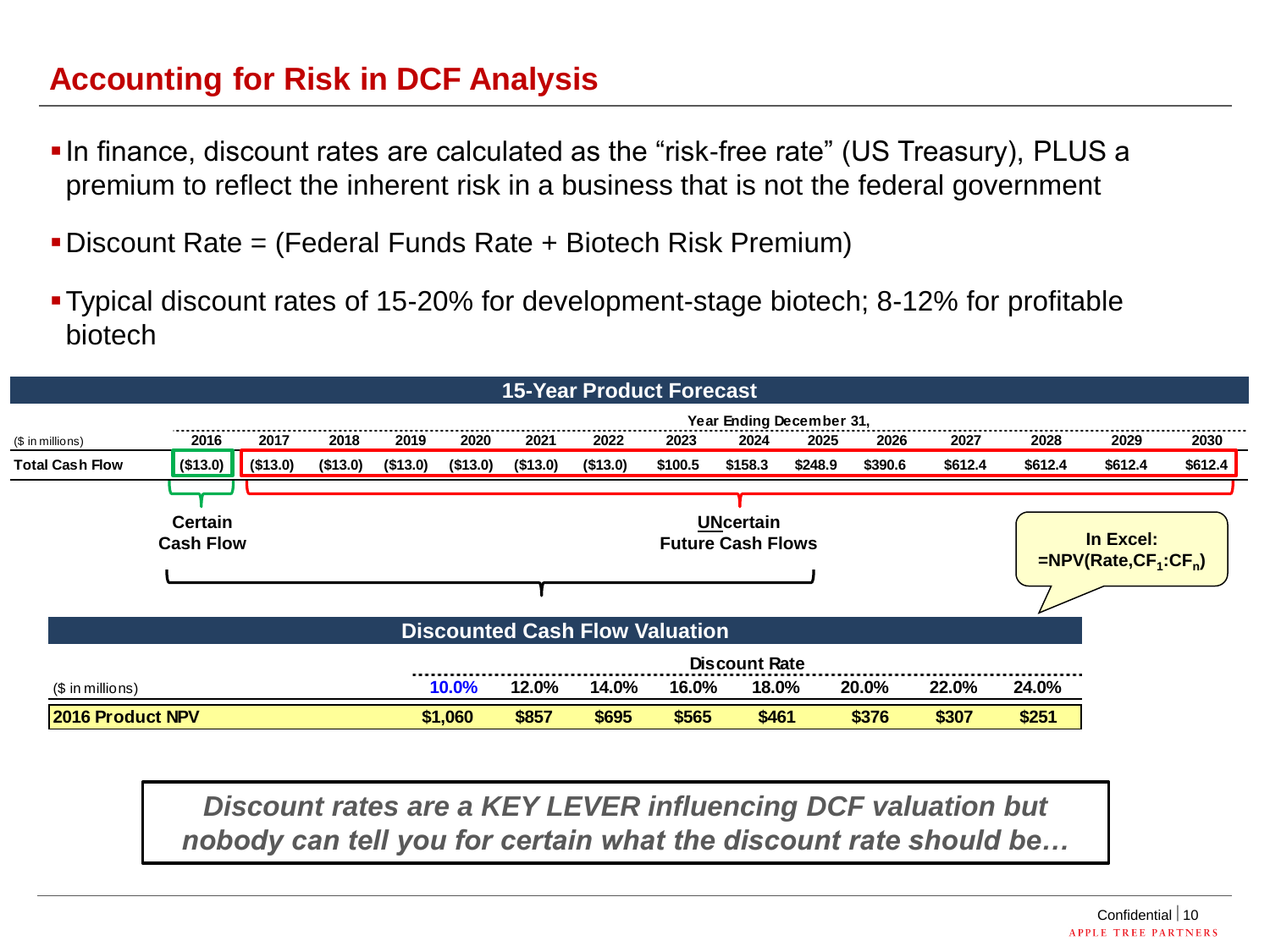# **Comparable Company Valuation**

- Can be as simple as "Phase 1 cancer companies have market caps of \$150-\$300M"
- Public market multiples are primarily useful for valuing later-stage companies

| Selected Revenue-Stage Biopharma Comparables |             |                |               |        |                     |       |                            |       |       |  |
|----------------------------------------------|-------------|----------------|---------------|--------|---------------------|-------|----------------------------|-------|-------|--|
|                                              |             | <b>Current</b> | <b>Market</b> |        | <b>P/E Multiple</b> |       | <b>TEV/EBITDA Multiple</b> |       |       |  |
| Company                                      | Ticker      | <b>Price</b>   | Cap           | 2016E  | 2017E               | 2018E | 2016E                      | 2017E | 2018E |  |
| Shire                                        | <b>SHP</b>  | \$58.06        | \$51,061      | 13.5x  | 11.3x               | 9.6x  | 15.8x                      | 11.2x | 9.9x  |  |
| Alexion                                      | <b>ALXN</b> | \$135.59       | \$30,406      | 29.1x  | 23.7x               | 18.3x | 20.7x                      | 18.2x | 14.1x |  |
| Vertex                                       | <b>VRTX</b> | \$77.58        | \$19,242      | 101.7x | 31.9x               | 17.8x | <b>NM</b>                  | 34.8x | 20.1x |  |
| Actelion                                     | <b>ATLN</b> | \$144.19       | \$14,946      | 18.5x  | 18.9x               | 15.9x | 15.6x                      | 16.0x | 13.7x |  |
| <b>UCB Pharma</b>                            | <b>UCB</b>  | \$67.81        | \$12,769      | 20.7x  | 16.8x               | 13.8x | 12.9x                      | 11.1x | 9.6x  |  |
| Grifols                                      | <b>GRF</b>  | \$18.10        | \$12,177      | 20.8x  | 18.4x               | 16.2x | 12.9x                      | 11.7x | 10.7x |  |
| Jazz Pharma                                  | JAZZ        | \$113.60       | \$6,876       | 11.3x  | 10.0x               | 8.2x  | 8.3x                       | 7.2x  | 5.7x  |  |
| <b>United Therapeutics</b>                   | <b>UTHR</b> | \$118.14       | \$5,011       | 7.5x   | 7.3x                | 8.4x  | 3.4x                       | 4.2x  | 6.1x  |  |
| Acorda                                       | <b>ACOR</b> | \$17.70        | \$817         | 56.6x  | 31.6x               | 17.6x | <b>NM</b>                  | ΝM    | ΝM    |  |
| <b>Mean</b>                                  |             |                | \$17,034      | 31.1x  | 18.9x               | 14.0x | 12.8x                      | 14.3x | 11.3x |  |
| <b>High</b>                                  |             |                | \$51,061      | 101.7x | 31.9x               | 18.3x | 20.7x                      | 34.8x | 20.1x |  |
| <b>Median</b>                                |             |                | \$12,769      | 20.7x  | 18.4x               | 15.9x | 12.9x                      | 11.5x | 10.3x |  |
| Low                                          |             |                | \$817         | 7.5x   | 7.3x                | 8.2x  | 3.4x                       | 4.2x  | 5.7x  |  |

| DISCOUNTED P/E MULTIPLE-BASED VALUATION |       |          |                     |       |                     |          |                   |         |  |
|-----------------------------------------|-------|----------|---------------------|-------|---------------------|----------|-------------------|---------|--|
| <b>Discount Rate</b>                    | 20.0% |          |                     |       |                     |          |                   |         |  |
|                                         |       |          | <b>P/E Multiple</b> |       | <b>Future Value</b> |          | <b>2016 Value</b> |         |  |
| (\$ in millions)                        | Year  | Earnings | Low                 | High  | Low                 | High     | Low               | High    |  |
| 2026 Discounted P/E                     | 2026  | \$390.6  | 7.0x                | 20.0x | \$2.734             | \$7.812  | \$442             | \$1,262 |  |
| 2027 Discounted P/E                     | 2027  | \$612.4  | 7.0x                | 20.0x | \$4,287             | \$12.247 | \$692             | \$1,978 |  |
| <b>Mean Value</b>                       |       |          |                     |       | \$3,510             | \$10,029 | \$567             | \$1,620 |  |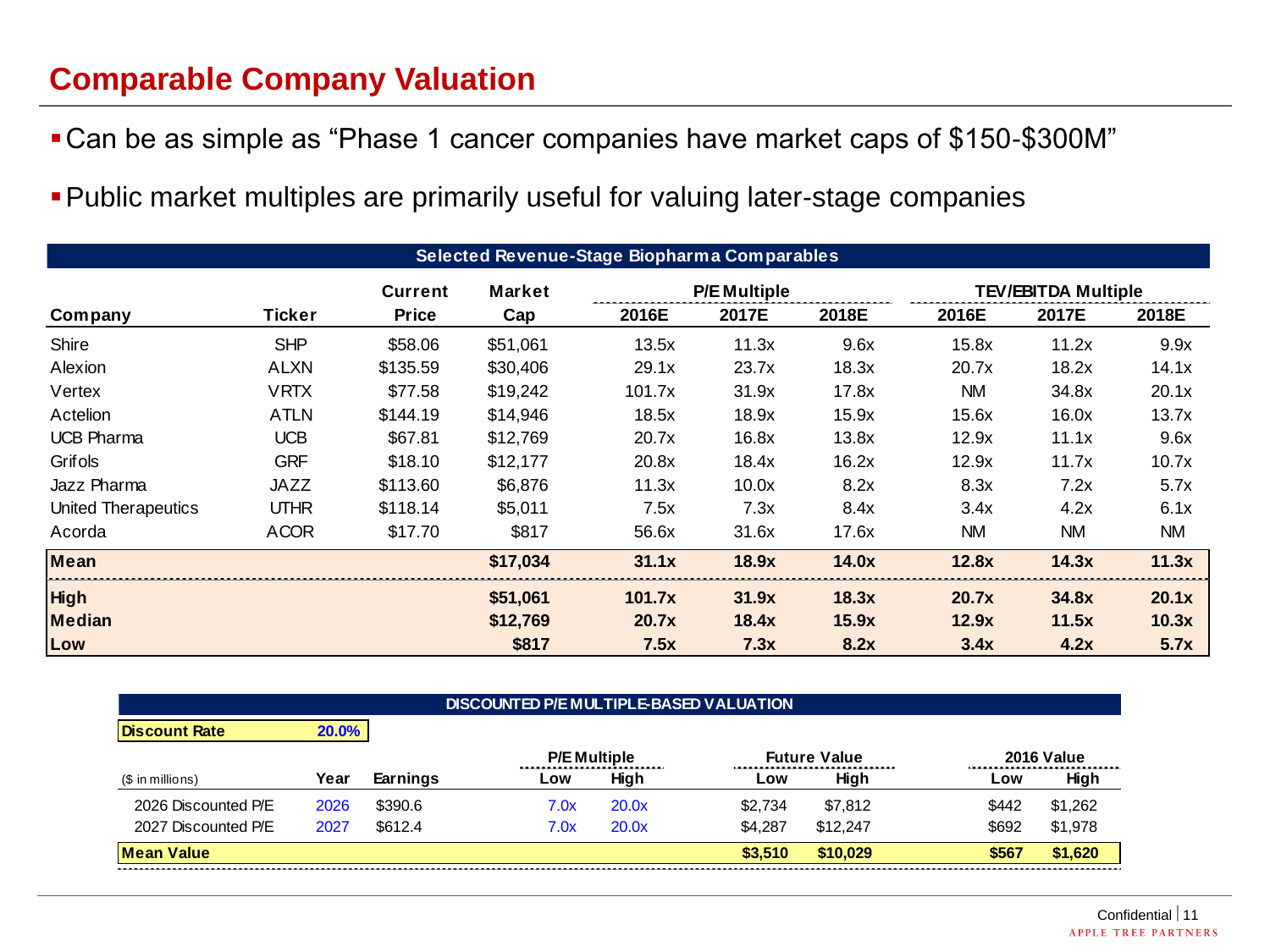## **Precedent Transactions**

- What is a 2-bedroom apartment within 4 blocks of Washington Square worth?
- Valuing a biotech business is no different

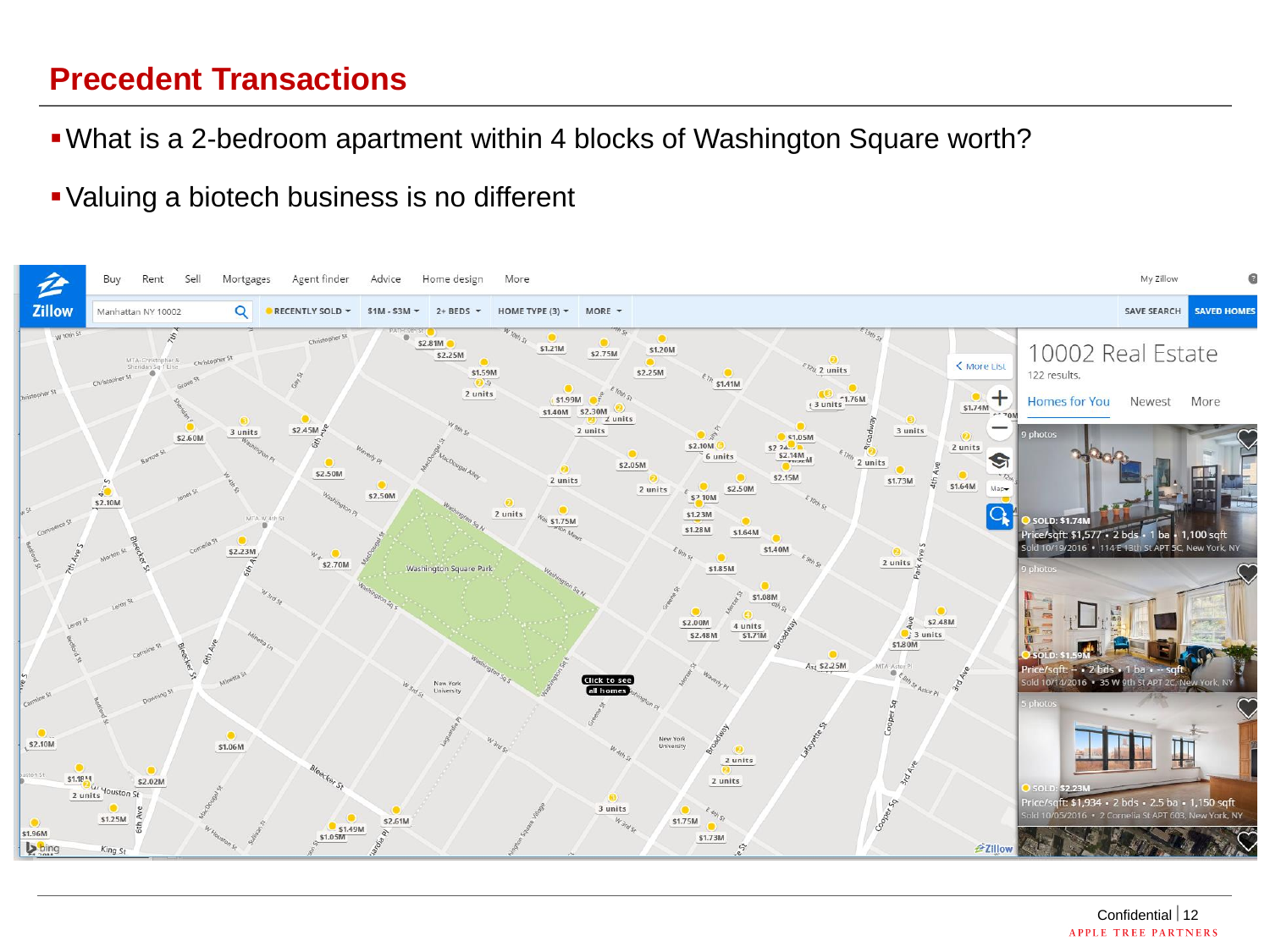# **A Real-World Example**

#### What is the appropriate Series A pre-money valuation for Syntimmune?

#### **Seed / Series A Comparable Company Financings**

|                               | <b>Financing</b> | <b>Financing</b> |                                                   |        |                  | Amount Pre-Money Post-Money |
|-------------------------------|------------------|------------------|---------------------------------------------------|--------|------------------|-----------------------------|
| <b>Company Name</b>           | Date             | <b>Type</b>      | <b>Company Focus</b>                              | Raised | <b>Valuation</b> | <b>Valuation</b>            |
| Atreaon                       | 2013             | Series A         | Biologics for autoimmune diseases                 | \$20.0 | \$8.0            | \$28.0                      |
| Peloton Therapeutics          | 2011             | Series A         | Early stage cancer therapy                        | 18.0   | 8.0              | 26.0                        |
| Kala Pharmaceuticals          | 2012             | Seed             | Novel ophthalmic formulation / delivery           | 11.3   | 7.7              | 19.0                        |
| Permeon Biologics             | 2011             | Series A         | Intracellular delivery of biologics               | 5.1    | 7.6              | 12.7                        |
| <b>ALDEA Pharmaceuticals</b>  | 2013             | Series A         | Drugs modulating aldehyde metabolism              | 11.4   | 7.6              | 19.0                        |
| Seres Health                  | 2012             | Series A         | Antibody-based therapies for cancer               | 6.5    | 7.0              | 13.5                        |
| <b>Thesan Pharmaceuticals</b> | 2012             | Series A         | Dermatological drug developer                     | 16.0   | 6.3              | 22.3                        |
| Palkion                       | 2008             | Series A         | Therapies for treatment of anemia                 | 8.7    | 6.3              | 15.0                        |
| Ra Pharmaceuticals            | 2012             | Series A         | Peptides targeting protein-protein interactions   | 18.9   | 6.1              | 25.0                        |
| Confluence Life Sciences      | 2012             | Series A         | Kinase inhibitors for cancer and inflammation     | 4.2    | 5.5              | 9.7                         |
| <b>Madison Vaccines</b>       | 2014             | Series A         | DNA vaccines for prostate cancer                  | 8.0    | 5.5              | 13.5                        |
| <b>OncoPep</b>                | 2012             | Series A         | Cancer vaccines                                   | 5.0    | 5.5              | 10.5                        |
| Vanquish Oncology             | 2014             | Series A         | Targeted cancer therapies                         | 4.4    | 5.3              | 9.6                         |
| Kurobe Pharmaceuticals        | 2013             | Series A         | Novel antibiotics for resistant infections        | 5.0    | 5.2              | 10.2                        |
| <b>Lysosomal Therapeutics</b> | 2014             | Seed             | Small molecules for neurodegeneration             | 4.8    | 5.1              | 9.9                         |
| Protagonist Therapeutics      | 2013             | Series A         | Developer of peptide and peptidomimetic therapies | 9.0    | 4.7              | 13.7                        |
| Igenica                       | 2009             | Series A         | Novel antibody discovery platform                 | 6.2    | 3.3              | 9.5                         |
| High                          |                  |                  |                                                   | \$20.0 | \$8.0            | \$28.0                      |
| Mean                          |                  |                  |                                                   | 9.6    | 6.2              | 15.7                        |
| Median                        |                  |                  |                                                   | 8.0    | 6.1              | 13.5                        |
| Low                           |                  |                  |                                                   | 4.2    | 3.3              | 9.5                         |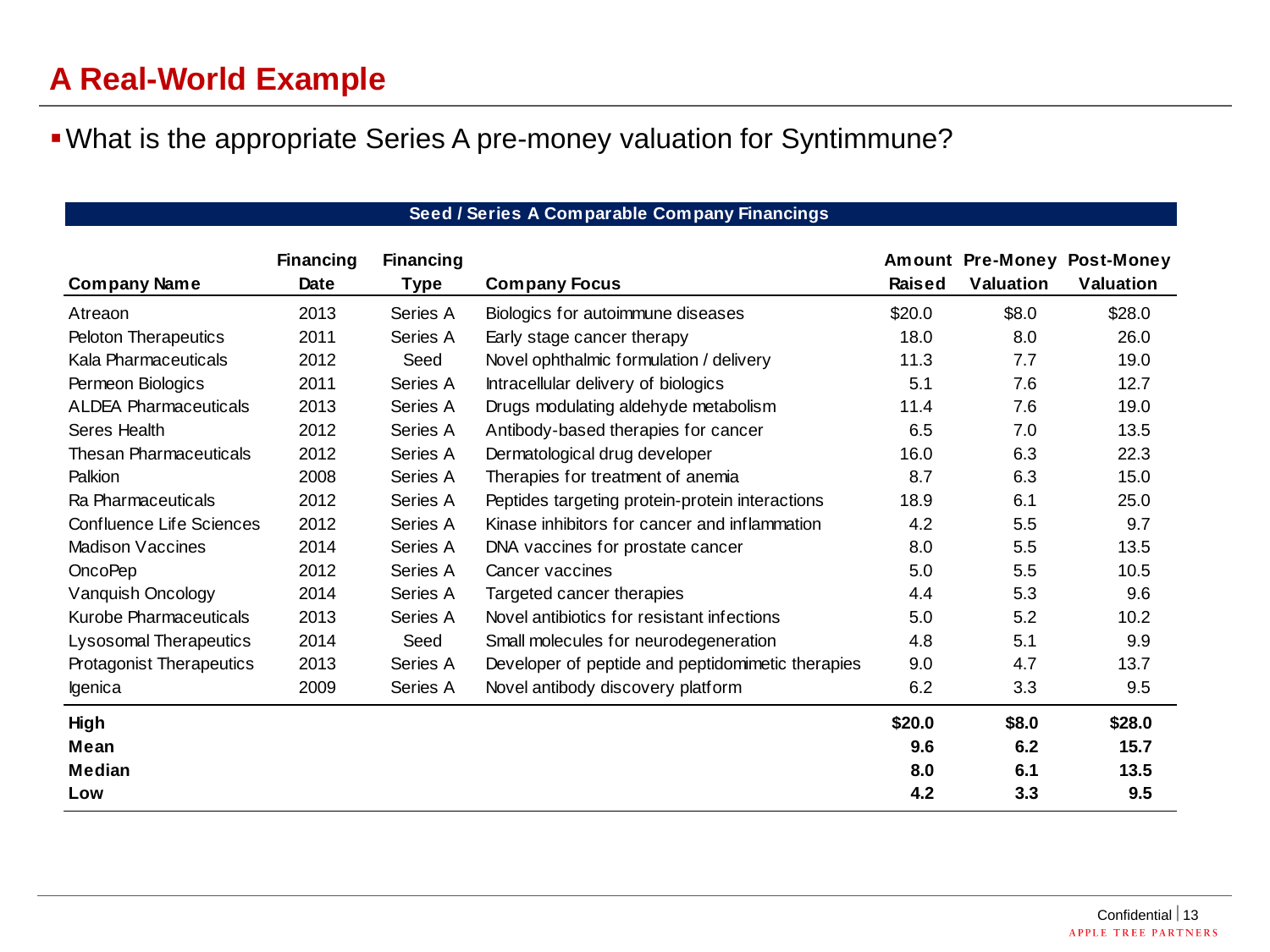# **More Real-World…**

## What valuation step-up is fair for Syntimmune's Series B financing?

| SELECTED PRECEDENT SERIES B VALUATIONS & STEP-UPS |          |               |                               |                            |                                       |                            |                  |  |
|---------------------------------------------------|----------|---------------|-------------------------------|----------------------------|---------------------------------------|----------------------------|------------------|--|
| <b>Company Name</b>                               | Date     | <b>Series</b> | <b>Pre-Money</b><br>Valuation | <b>Deal</b><br><b>Size</b> | <b>Post-Money</b><br><b>Valuation</b> | Prior<br><b>Post-Money</b> | Value<br>Step-Up |  |
| Artax Biopharma                                   | 09/22/15 | Series B      | \$24.3                        | \$10.0                     | \$34.3                                | \$12.0                     | 2.0x             |  |
| REGENXBIO (RGNX)                                  | 11/07/13 | Series B      | 21.3                          | 7.9                        | 29.2                                  | 10.9                       | 2.0x             |  |
| <b>Seres Therapeutics</b>                         | 06/06/14 | Series B      | 53.9                          | 10.6                       | 64.5                                  | 27.6                       | 2.0x             |  |
| <b>OncoPep</b>                                    | 08/28/14 | Series B      | 17.9                          | 6.9                        | 24.8                                  | 11.9                       | 1.5x             |  |
| Santa Maria Biotherapeutics                       | 01/13/14 | Series B      | 35.3                          | 24.3                       | 59.6                                  | 24.3                       | 1.5x             |  |
| <b>ImmusanT</b>                                   | 12/30/14 | Series B      | 40.0                          | 12.7                       | 52.7                                  | 32.7                       | 1.2x             |  |
| Ignyta (RXDX)                                     | 02/01/13 | Series B      | 7.5                           | 5.5                        | 13.0                                  | 6.3                        | 1.2x             |  |
| <b>Velicept Therapeutics</b>                      | 12/01/15 | Series B      | 25.1                          | 21.0                       | 46.1                                  | 21.0                       | 1.2x             |  |
| <b>Aclaris Therapeutics</b>                       | 10/02/14 | Series B      | 50.0                          | 21.0                       | 71.0                                  | 41.9                       | 1.2x             |  |
| Complexa                                          | 06/04/14 | Series B      | 21.2                          | 14.8                       | 36.0                                  | 18.5                       | 1.1x             |  |
| <b>Peloton Therapeutics</b>                       | 12/18/13 | Series B      | 35.0                          | 12.6                       | 47.6                                  | 30.6                       | 1.1x             |  |
| Cerecor                                           | 07/18/14 | Series B      | 50.1                          | 16.3                       | 66.3                                  | 45.2                       | 1.1x             |  |
| <b>Pinta Biotherapeutics</b>                      | 01/13/14 | Series B      | 39.1                          | 24.3                       | 63.4                                  | 35.6                       | 1.1x             |  |
| <b>Blend Therapeutics</b>                         | 12/23/13 | Series B      | 21.5                          | 21.0                       | 42.5                                  | 23.8                       | 0.9x             |  |
| Allena Pharmaceuticals                            | 11/12/14 | Series B      | 35.3                          | 25.0                       | 60.3                                  | 40.3                       | 0.9x             |  |
| Iconic Therapeutics                               | 04/16/14 | Series B      | 20.0                          | 20.2                       | 40.2                                  | 31.4                       | 0.6x             |  |
| <b>Edimer Pharmaceuticals</b>                     | 07/30/13 | Series B      | 21.7                          | 18.0                       | 39.7                                  | 40.0                       | 0.5x             |  |
| <b>Protagonist Therapeutics</b>                   | 09/19/13 | Series B      | 11.0                          | 18.0                       | 29.0                                  | 27.0                       | 0.4x             |  |
| High                                              |          |               | \$53.9                        | \$25.0                     | \$71.0                                | \$45.2                     | 2.0x             |  |
| <b>Mean</b>                                       |          |               | 29.5                          | 16.1                       | 45.6                                  | 26.7                       | $1.2$            |  |
| <b>Median</b>                                     |          |               | 24.7                          | 17.1                       | 44.3                                  | 27.3                       | 1.2              |  |
| Low                                               |          |               | 7.5                           | 5.5                        | 13.0                                  | 6.3                        | 0.4              |  |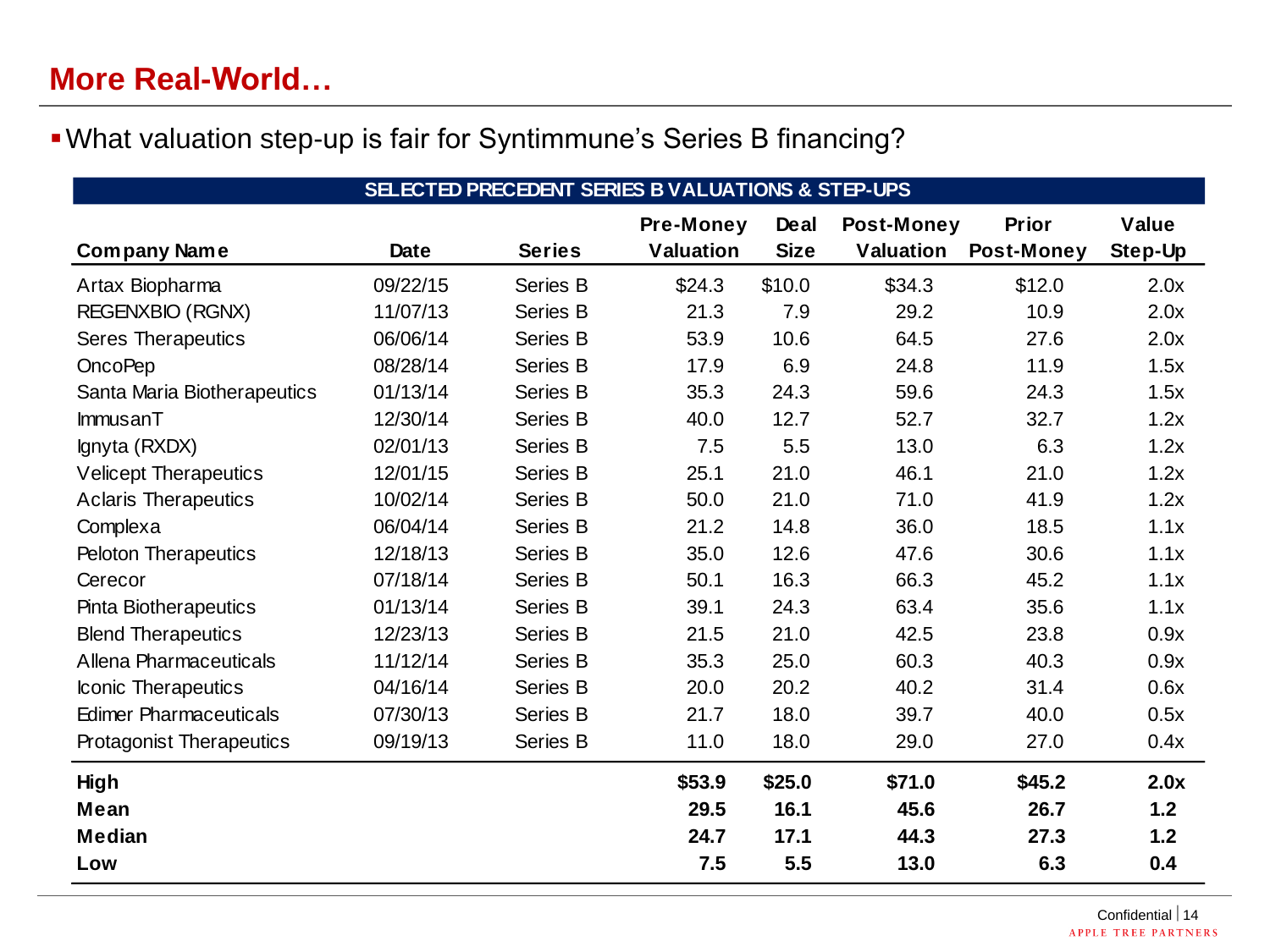## **Even More Real-World…**

#### When and at what valuation would we consider selling Syntimmune?

| <b>Selected Early-Stage M&amp;A Transactions</b> |                             |                            |      |                                       |         |                                        |  |  |  |
|--------------------------------------------------|-----------------------------|----------------------------|------|---------------------------------------|---------|----------------------------------------|--|--|--|
| Target                                           | <b>Acquirer</b>             | <b>Therapeutic</b><br>Area | Year | <b>Phase at</b><br><b>Acquisition</b> |         | Total<br><b>Up-Front Consideration</b> |  |  |  |
| <b>Flexus Biosciences</b>                        | <b>Bristol-Myers Squibb</b> | Oncoloav                   | 2015 | Precinical                            | \$800.0 | \$1,250.0                              |  |  |  |
| Padlock                                          | <b>Bristol-Myers Squibb</b> | <b>Inflammation</b>        | 2016 | Precinical                            | \$225.0 | \$600.0                                |  |  |  |
| Amplimmune                                       | AstraZeneca                 | Oncology                   | 2013 | Precinical                            | \$225.0 | \$500.0                                |  |  |  |
| Heptares                                         | Sosei                       | <b>CNS</b>                 | 2015 | Phase 1                               | \$180.0 | \$400.0                                |  |  |  |
| Lotus Tissue Repair                              | Shire                       | Orphan                     | 2013 | Precinical                            | \$49.0  | \$325.0                                |  |  |  |
| Costim                                           | <b>Novartis</b>             | Oncology                   | 2014 | Precinical                            | \$95.0  | \$248.0                                |  |  |  |

|                     | <b>Selected Precedent M&amp;A Transactions</b> |                                        |      |                                       |           |                                                                                                                                                                                                                                               |  |  |  |  |
|---------------------|------------------------------------------------|----------------------------------------|------|---------------------------------------|-----------|-----------------------------------------------------------------------------------------------------------------------------------------------------------------------------------------------------------------------------------------------|--|--|--|--|
| Target              | Acquirer                                       | Indication                             | Year | <b>Phase at</b><br><b>Acquisition</b> | Valuation | Comments                                                                                                                                                                                                                                      |  |  |  |  |
| ViroPharma          | Shire                                          | <b>HAE</b>                             | 2013 | Marketed                              | \$4,200.0 | Cinryze, the primary driver of the acquisition, w as marketed and generating<br>sales of >\$400 million per year. Shire acquired to consolidate HAE market.                                                                                   |  |  |  |  |
| Lev Pharmaceuticals | ViroPharma                                     | <b>HAE</b>                             | 2008 | Approved                              | \$617.5   | Company w as formed exclusively to develop the C1 esterase inhibitor,<br>Cinryze for HAE. Targeted, virtual development led by Judson Cooper et al.<br>Acquired for asset shortly after approval                                              |  |  |  |  |
| Jerini              | Shire                                          | HAE                                    | 2008 | <b>NDA</b>                            | \$521.0   | Sole asset w as Friazyr, a peptidomimetic bradykinin antagonist for HAE,<br>which was pending EU approval at the time of acquisition.                                                                                                         |  |  |  |  |
| Lotus Tissue Repair | Shire                                          | <b>Epidermolysis</b><br><b>Bullosa</b> | 2013 | Precinical                            | \$324.4   | Virtual startup around enzyme replacement for epidermolysis bullosa, a<br>rare blistering disease. Project grew in part out of their earlier attempt to<br>license Dyax anti-FcRn antibody. Valuation includes \$275M clinical<br>milestones. |  |  |  |  |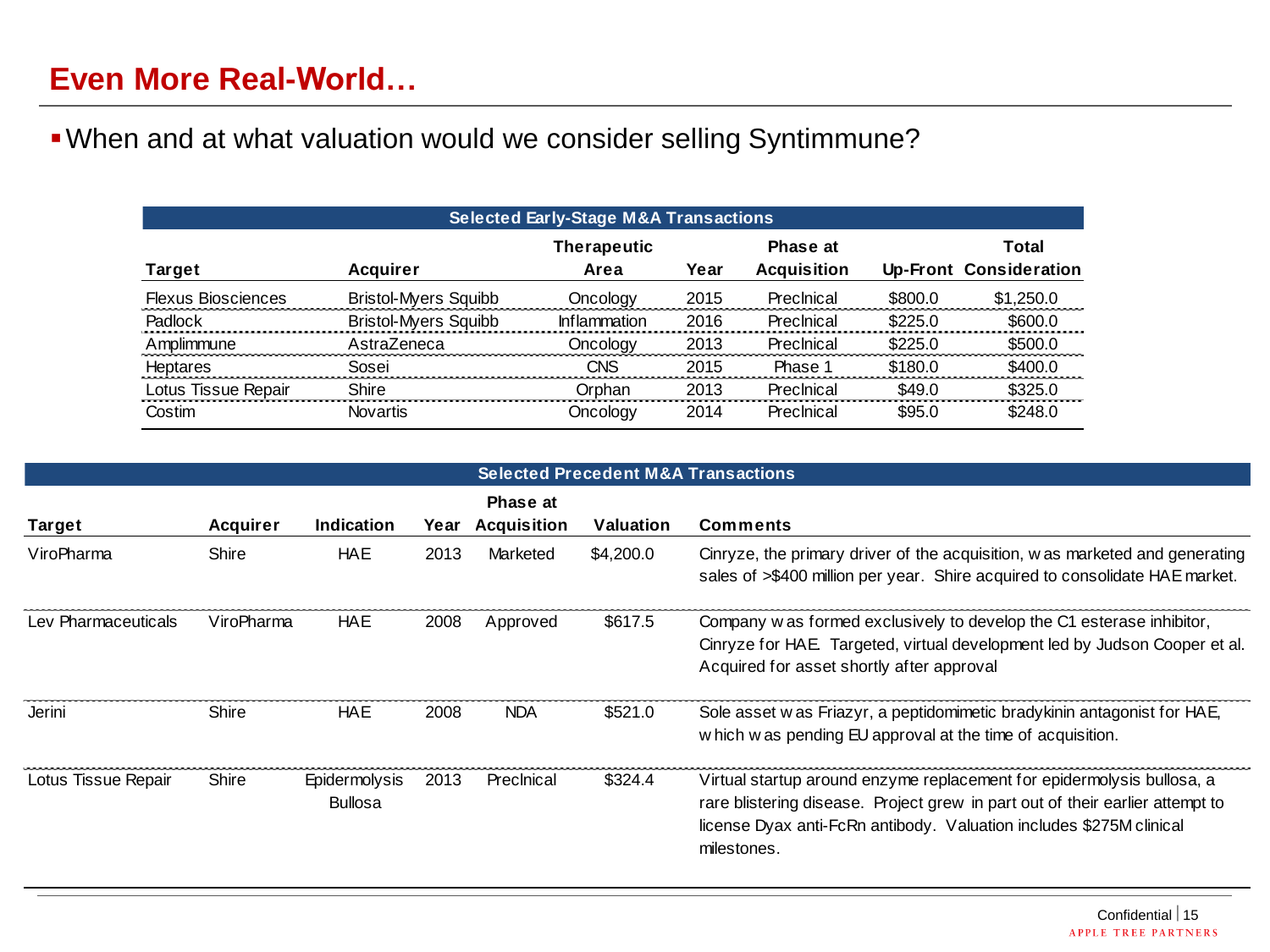## **Valuation Isn't Everything**

Be equipped to convincingly address valuation with potential investors, partners, acquirors, etc., but do not be myopic



**ATP spin-out from Krainer lab at Cold Spring Harbor** 

- Novel application of proven antisense chemistries
- No data at inception
- No plan

Do you choose higher valuation or technical & company-building expertise?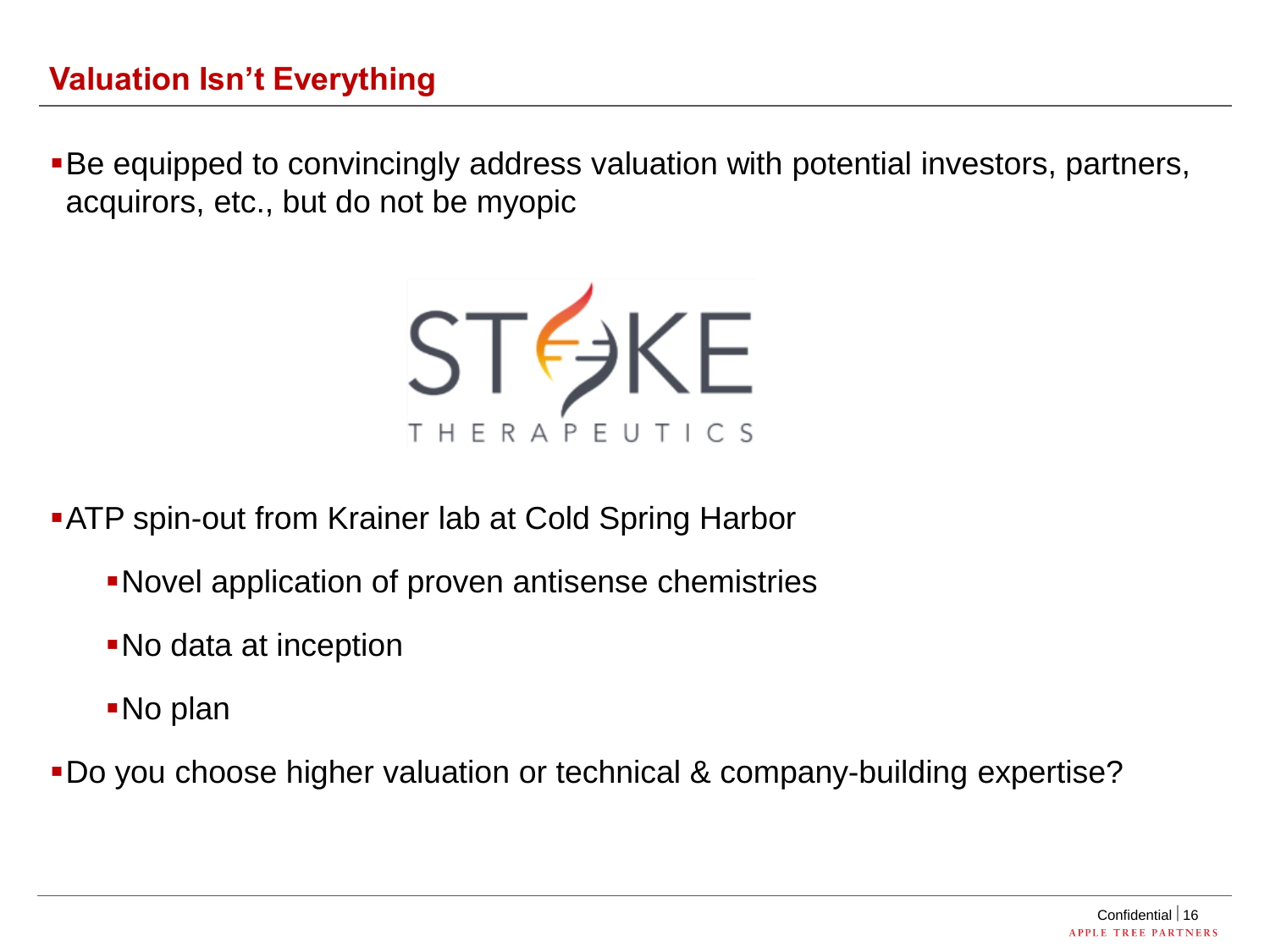|        | <b>Conception /</b><br><b>Gestation</b>                         | <b>Infancy</b>                                                                                                         | <b>Adolescence</b>                                                                                                                            | <b>Maturity</b>                                                                                                                  |
|--------|-----------------------------------------------------------------|------------------------------------------------------------------------------------------------------------------------|-----------------------------------------------------------------------------------------------------------------------------------------------|----------------------------------------------------------------------------------------------------------------------------------|
| Assets | • Idea / initial IP<br>• Technical /<br>management<br>expertise | • Company founded<br>· Idea advancing<br>• Clear development /<br>implementation plan<br>• Seed capital in<br>place    | • Growing company,<br>capable team<br>• Idea / intellectual<br>property<br>progressing<br>• Clinical data<br>• Supportive VC<br>investor base | • POC data<br>• Growing pipeline<br>• Lead candidates in<br>Phase $2/3$<br>• Corporate<br>organization with<br>strong management |
| Needs  | • Capital<br>• Structure<br>• Management                        | • Capital to fund<br>advancing programs<br>• Governance<br>• Entrepreneurial<br>expertise<br>• Contacts<br>• Structure | • Capital to fund later<br>stage / larger trials<br>• Proof of concept<br>data<br>• Additional expertise                                      | • Even more capital<br>• Commercial<br>capabilities<br>• Liquidity for<br>founders and VC<br>investors                           |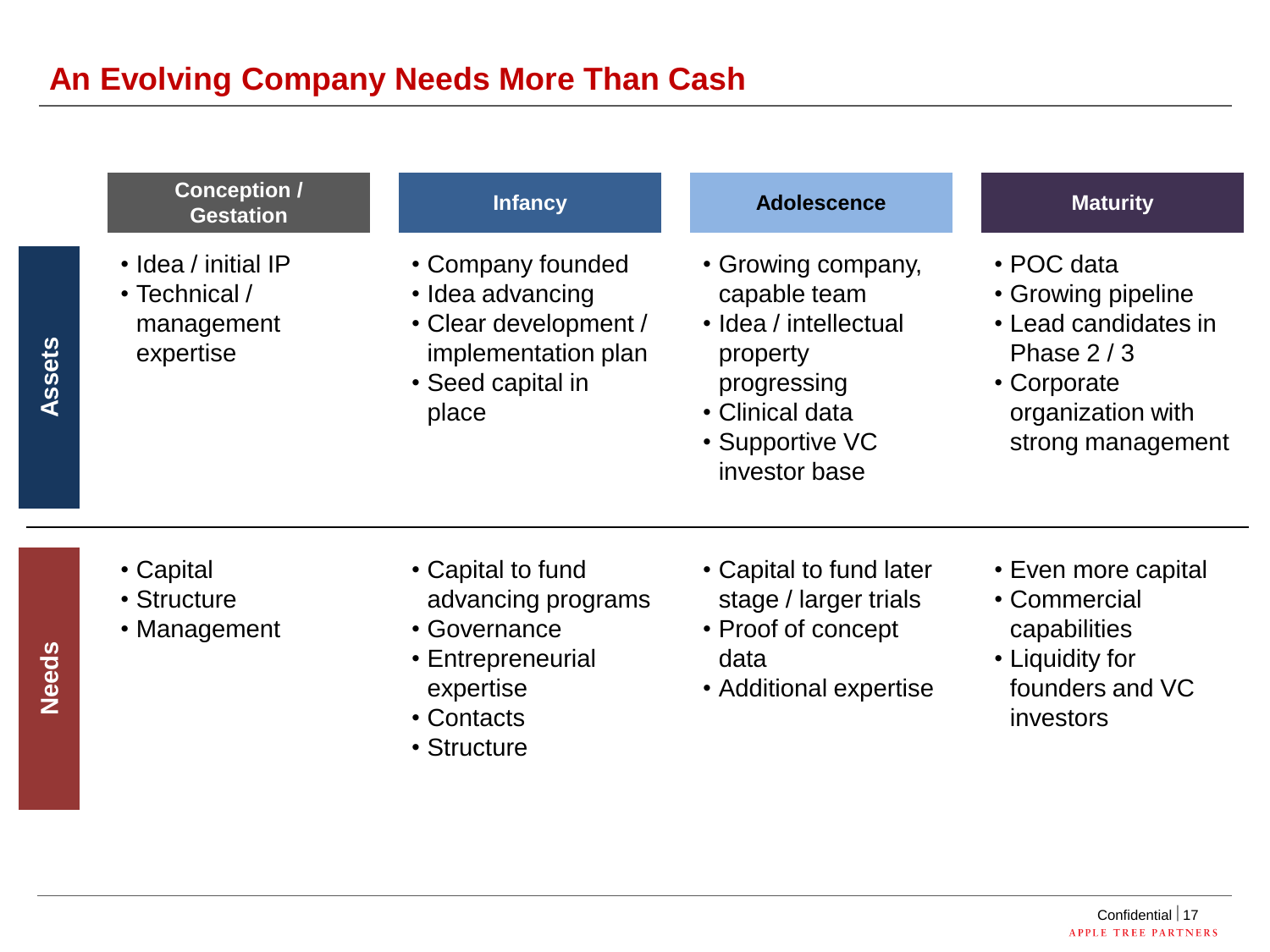# **APPENDIX**